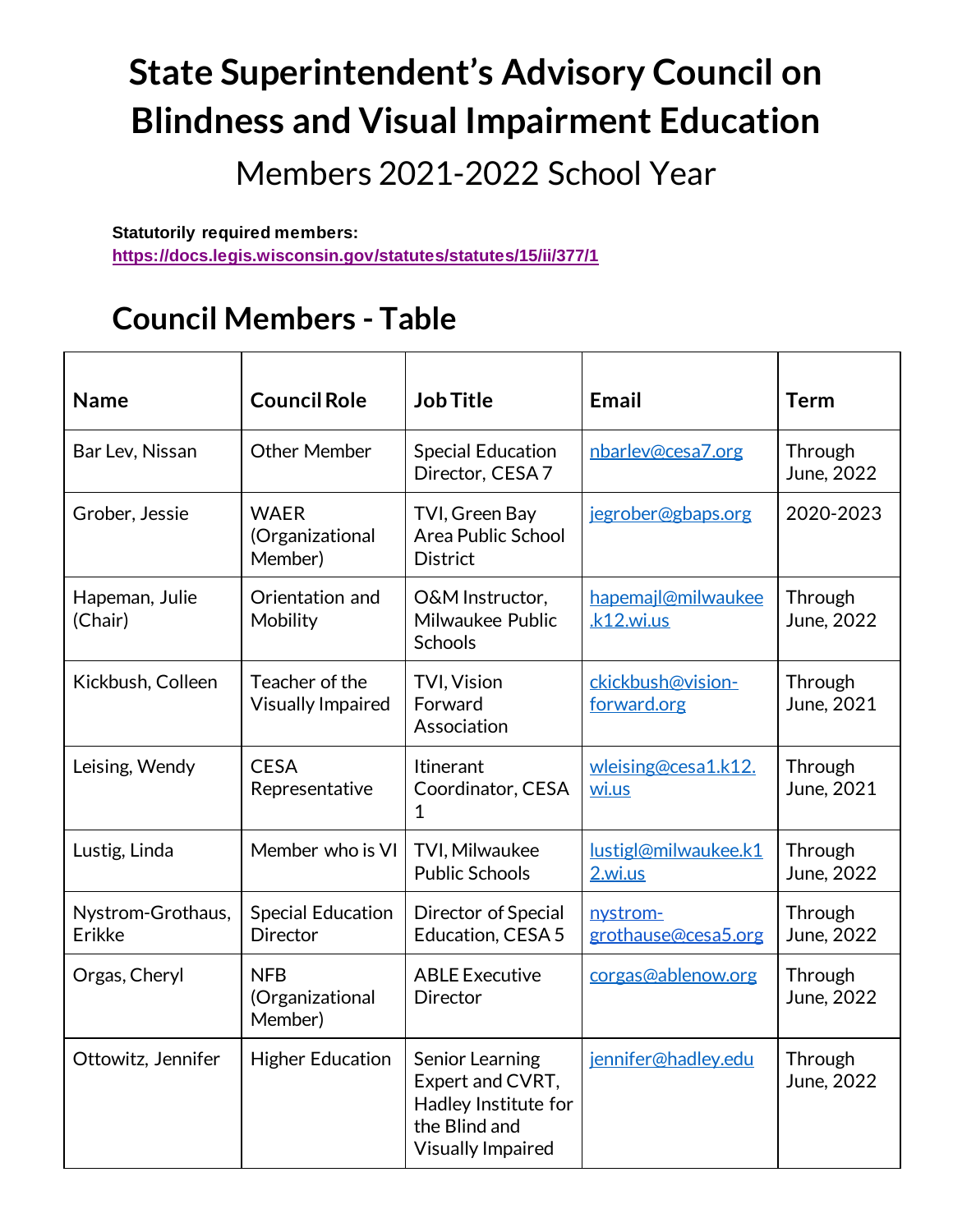| Routier, Wanda                 | <b>Other Member</b>                                 | Associate<br>Professor,<br>Concordia<br>University  | wanda.routier@cuw.e<br>du            | Through<br>June, 2022 |
|--------------------------------|-----------------------------------------------------|-----------------------------------------------------|--------------------------------------|-----------------------|
| Stanislawski,<br><b>Tracey</b> | <b>Vision Forward</b><br>(Organizational<br>Member) | <b>Vision Forward</b><br>Early Education<br>Manager | tstanislawski@vision-<br>forward.org | Through<br>June, 2022 |
| Vacant                         | Teacher, General<br>Education                       |                                                     |                                      |                       |
| Vacant                         | <b>Braille</b><br>Transcriber                       |                                                     |                                      |                       |
| Vacant                         | <b>District</b><br>Administrator                    |                                                     |                                      |                       |
| Vacant                         | <b>School Board</b><br>Member                       |                                                     |                                      |                       |
| Vacant (3)                     | Parent of a<br><b>Visually Impaired</b><br>Student  |                                                     |                                      |                       |

## **DPI Representatives - Table**

| <b>Name</b>        | <b>Job Title</b>                                                                                         | Email                                          |
|--------------------|----------------------------------------------------------------------------------------------------------|------------------------------------------------|
| Berninger, Martha  | Director, Interlibrary Loan & Resource, DPI                                                              | Martha.Berninger@dpi.wi.gov                    |
| Hartwig, Julia     | Director, Special Education Team<br>Division of Learning Support, DPI                                    | <u>julia.hartwig@dpi.wi.gov</u>                |
| Jordan, Mandy      | Administrative Assistant, WCBVI                                                                          | amanda.jordan@wcbvi.k12.wi.us                  |
| Mohd Shah, Zarina  | Management Librarian, WI Talking Book &<br><b>Braille Library</b>                                        | zmohds@milwaukee.gov                           |
| Ramirez, Jacklynne | Office Operations Associate, WCBVI<br>Outreach                                                           | <u>jacklynne.ramirez@wcbvi.k12.wi.</u><br>$us$ |
| Rhode, Kay         | <b>Statewide Education Consultant, Certified</b><br>Orientation & Mobility Specialist, WCBVI<br>Outreach | kay.rhode@wcbvi.k12.wi.us                      |
| Soto, Dawn         | <b>Outreach Director, WCBVI</b>                                                                          | dawn.soto@wcbvi.k12.wi.us                      |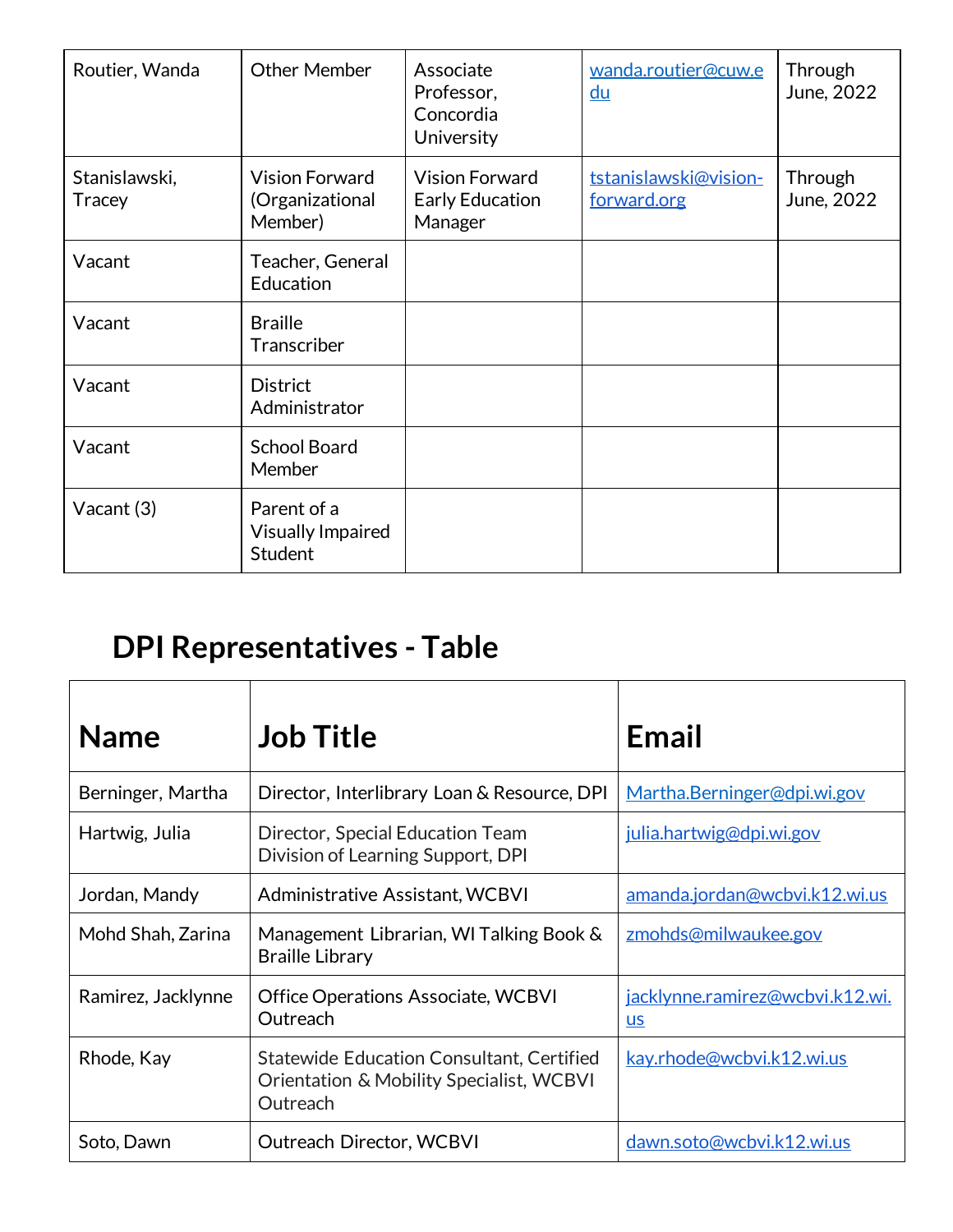### **Council Members Text Only**

Bar Lev, Nissan, Special Education Director, CESA 7 Council Role: Other Member Email: [nbarlev@cesa7.org](mailto:nbarlev@cesa7.org) Term: Through June, 2022

Grober, Jessie, TVI, Green Bay Area Public School District Council Role: WAER (Organizational Member) [jegrober@gbaps.org](mailto:jegrober@gbaps.org) Term: 2020-2023

Hapeman, Julie, O&M Instructor, Milwaukee Public Schools Council Role: Orientation and Mobility, Council Chair [hapemajl@milwaukee.k12.wi.us](mailto:hapemajl@milwaukee.k12.wi.us) Term: Through June, 2022

Kickbush, Colleen, TVI, Vision Forward Association Council Role: Teacher of the Visually Impaired [ckickbush@vision-forward.org](mailto:ckickbush@vision-forward.org) Term: Through June, 2021

Leising, Wendy, Intinterant Coordinator, CESA 1 Council Role: CESA Representative wleising@cesa1.k12.wi.us Term: Through June, 2021

Lustig, Linda, TVI, Milwaukee Public Schools Council Role: Member who is Visually Impaired [lustigl@milwaukee.k12.wi.us](mailto:lustigl@milwaukee.k12.wi.us) Term: Through June, 2022

Nystrom-Grothaus, Erikke, Director of Special Education, CESA 5 Council Role: Special Education Director [nystrom-grothause@cesa5.org](mailto:nystrom-grothause@cesa5.org) Term: Through June, 2022

Orgas, Cheryl, ABLE Executive Director Council Role: NFB (Organizational Member)

corgas@ablenow.org Term: Through June, 2022